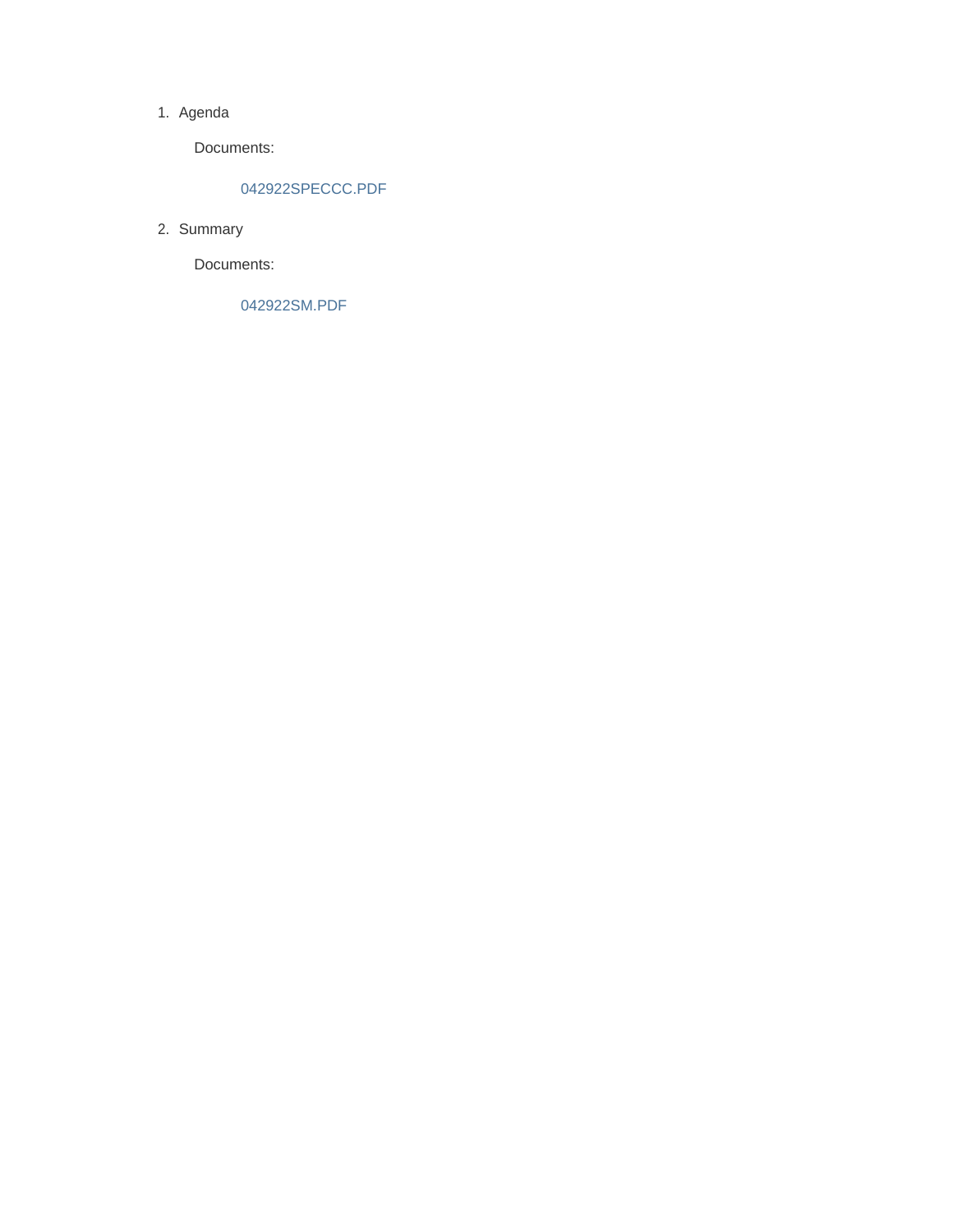

205 Lawrence Street Post Office Box 609 Marietta, Georgia 30061-0609

# **SPECIAL CALLED CITY COUNCIL MEETING**

# Friday, April 29, 2022 12:00 PM **Council Chamber, City Hall**

**Memo to:** 

**All Members of City Council City Manager City Attorney City Clerk** 

From:

R. Steve Tumlin, Mayor

R. Steve Tumlin, Mayor as authorized Betay Kelley

You are hereby notified of a special meeting of City Council as per City Code Section 2.9(b) for items listed in the following agenda: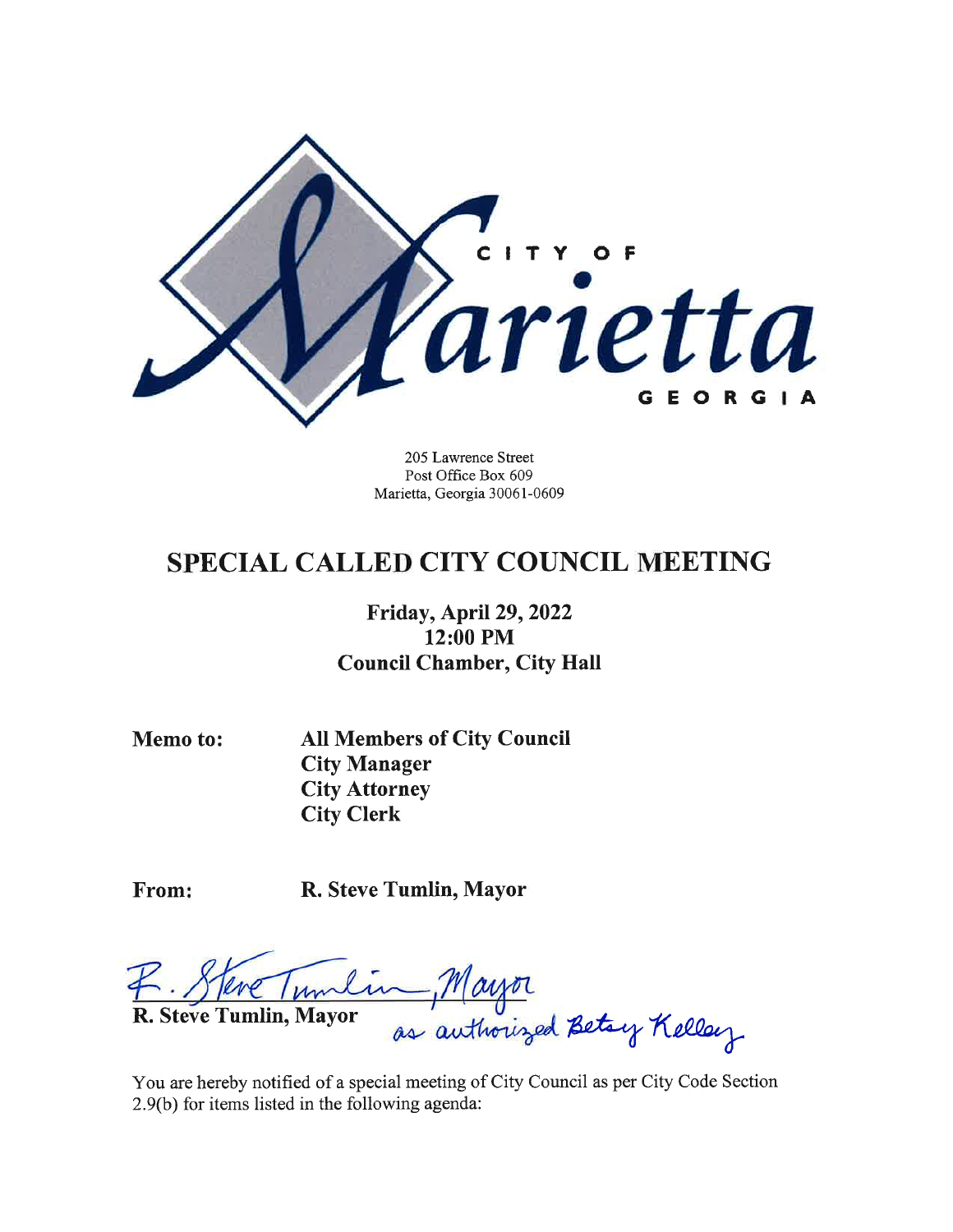

# **City of Marietta**

# **Meeting Agenda**

# **CITY COUNCIL SPECIAL MEETING**

R. Steve Tumlin, Mayor Cheryl Richardson, Ward 1 **Grif Chalfant, Ward 2** Johnny Walker, Ward 3 **Andy Morris, Ward 4** M. Carlyle Kent, Ward 5 Andre L. Sims, Ward 6 Joseph R. Goldstein, Ward 7

Friday, April 29, 2022

12:00 PM

**Council Chamber** 

## **CALL TO ORDER:**

### **BUSINESS:**

#### **Two Additional Paid Holidays** 20220449

Motion to amend 4-4-16-030(A) (Holidays observed) to designate and observe two additional paid holidays, raising number of paid holidays from 10 to 12.

Included in this Ordinance is the required waiver set forth in 1-4-040 (L) whereby the City Council gives its unanimous consent to authorize the adoption of this Ordinance at this City Council meeting without the necessity of placing this matter on the following regular City Council meeting.

#### Juneteenth Holiday 20220450

Motion to amend 4-4-16-030(A) to designate and observe the Juneteenth Holiday on the designated day recognized by the State of Georgia, or as specified in City Code if the day falls on a weekend.

Included in this Ordinance is the required waiver set forth in 1-4-040 (L) whereby the City Council gives its unanimous consent to authorize the adoption of this Ordinance at this City Council meeting without the necessity of placing this matter on the following regular City Council meeting.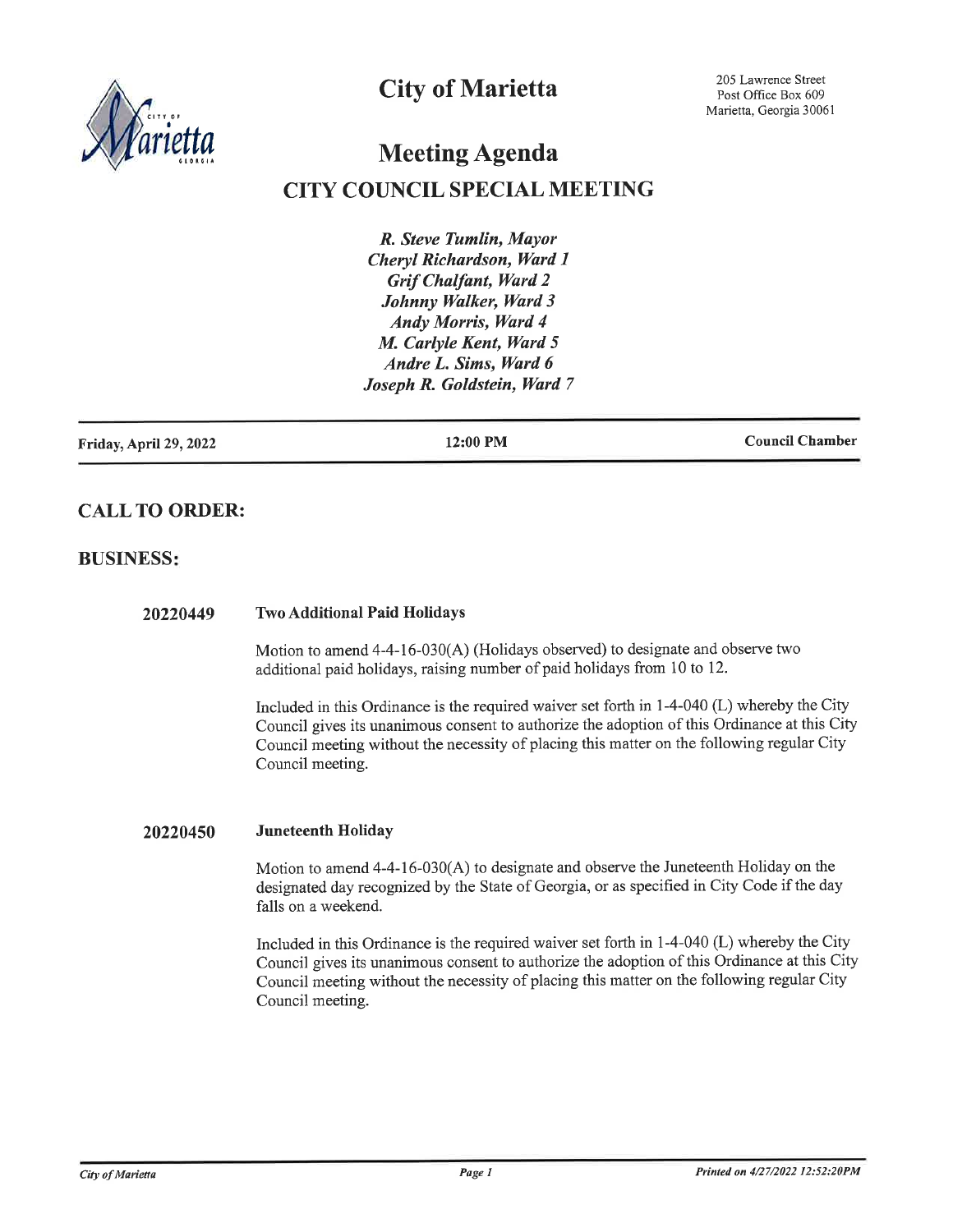#### 20220451 **Veterans Day Holiday**

Motion to amend 4-4-16-030(A) to designate and observe the Veterans Day Holiday on the designated day recognized by the State of Georgia, or as specified in City Code if the day falls on a weekend.

Included in this Ordinance is the required waiver set forth in 1-4-040 (L) whereby the City Council gives its unanimous consent to authorize the adoption of this Ordinance at this City Council meeting without the necessity of placing this matter on the following regular City Council meeting.

#### 20220452 **Executive Session**

Executive Session to discuss legal, personnel, and/or real estate matters.

## **ADJOURNMENT:**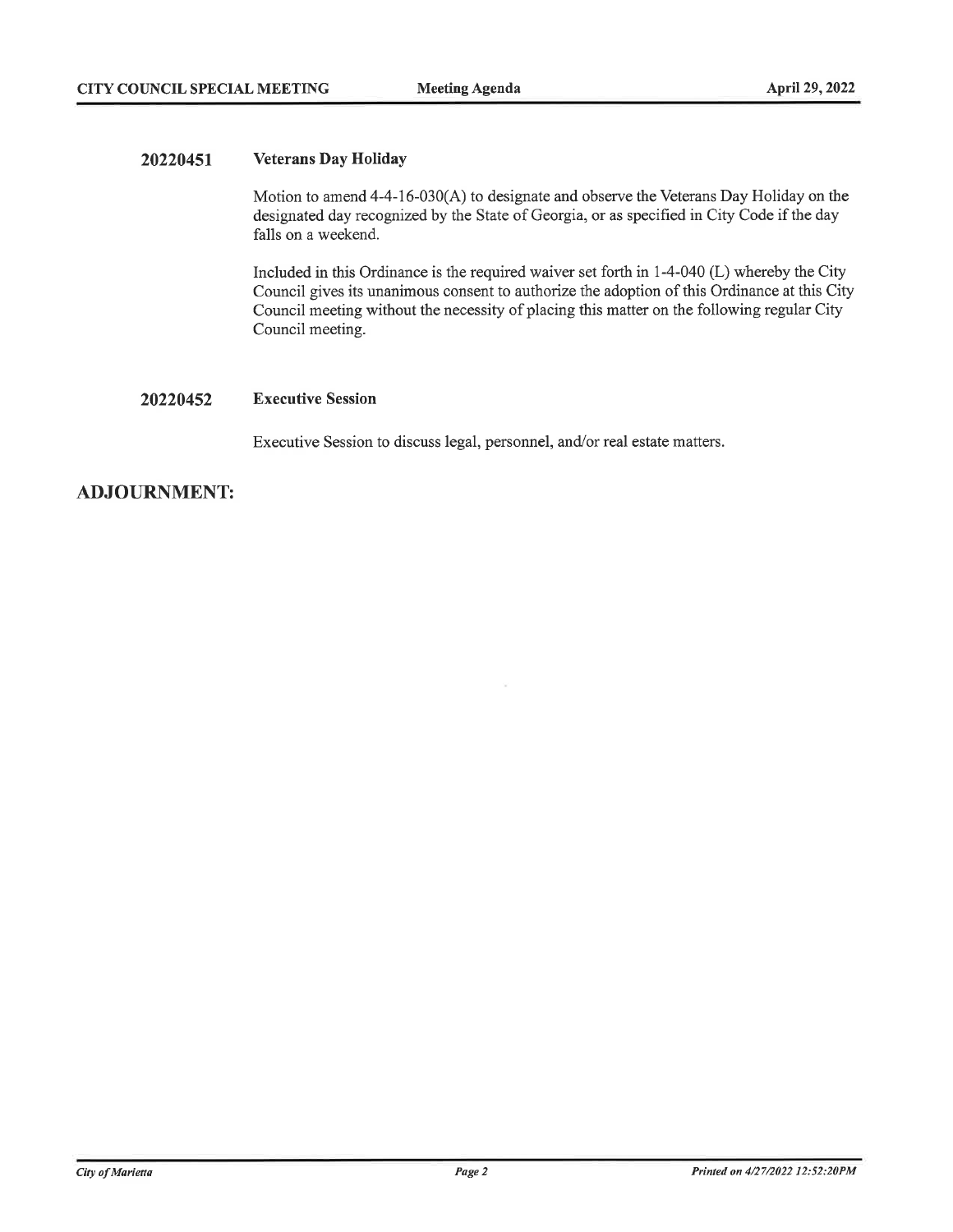

# **City of Marietta**

# **Meeting Summary CITY COUNCIL SPECIAL MEETING**

*R. Steve Tumlin, Mayor Cheryl Richardson, Ward 1 Grif Chalfant, Ward 2 Johnny Walker, Ward 3 Andy Morris, Ward 4 M. Carlyle Kent, Ward 5 Andre L. Sims, Ward 6 Joseph R. Goldstein, Ward 7*

| Friday, April 29, 2022                                                                                                                                                                                                                                                                                          | 12:00 PM                                                                                                                                                                                                                                                                                                        | <b>Council Chamber</b> |
|-----------------------------------------------------------------------------------------------------------------------------------------------------------------------------------------------------------------------------------------------------------------------------------------------------------------|-----------------------------------------------------------------------------------------------------------------------------------------------------------------------------------------------------------------------------------------------------------------------------------------------------------------|------------------------|
| 20220449                                                                                                                                                                                                                                                                                                        | <b>Two Additional Paid Holidays</b>                                                                                                                                                                                                                                                                             |                        |
|                                                                                                                                                                                                                                                                                                                 | Motion to amend 4-4-16-030(A) (Holidays observed) to designate and observe<br>two additional paid holidays, raising number of paid holidays from 10 to 12.                                                                                                                                                      |                        |
| Included in this Ordinance is the required waiver set forth in $1-4-040$ (L)<br>whereby the City Council gives its unanimous consent to authorize the adoption<br>of this Ordinance at this City Council meeting without the necessity of placing<br>this matter on the following regular City Council meeting. |                                                                                                                                                                                                                                                                                                                 |                        |
|                                                                                                                                                                                                                                                                                                                 | <b>Approved and Finalized</b>                                                                                                                                                                                                                                                                                   |                        |
| 20220450                                                                                                                                                                                                                                                                                                        | <b>Juneteenth Holiday</b>                                                                                                                                                                                                                                                                                       |                        |
|                                                                                                                                                                                                                                                                                                                 | Motion to amend $4-4-16-030(A)$ to designate and observe the Juneteenth Holiday<br>on the designated day recognized by the State of Georgia, or as specified in City<br>Code if the day falls on a weekend.                                                                                                     |                        |
|                                                                                                                                                                                                                                                                                                                 | Included in this Ordinance is the required waiver set forth in $1-4-040$ (L)<br>whereby the City Council gives its unanimous consent to authorize the adoption<br>of this Ordinance at this City Council meeting without the necessity of placing<br>this matter on the following regular City Council meeting. |                        |
|                                                                                                                                                                                                                                                                                                                 | <b>Approved and Finalized</b>                                                                                                                                                                                                                                                                                   |                        |